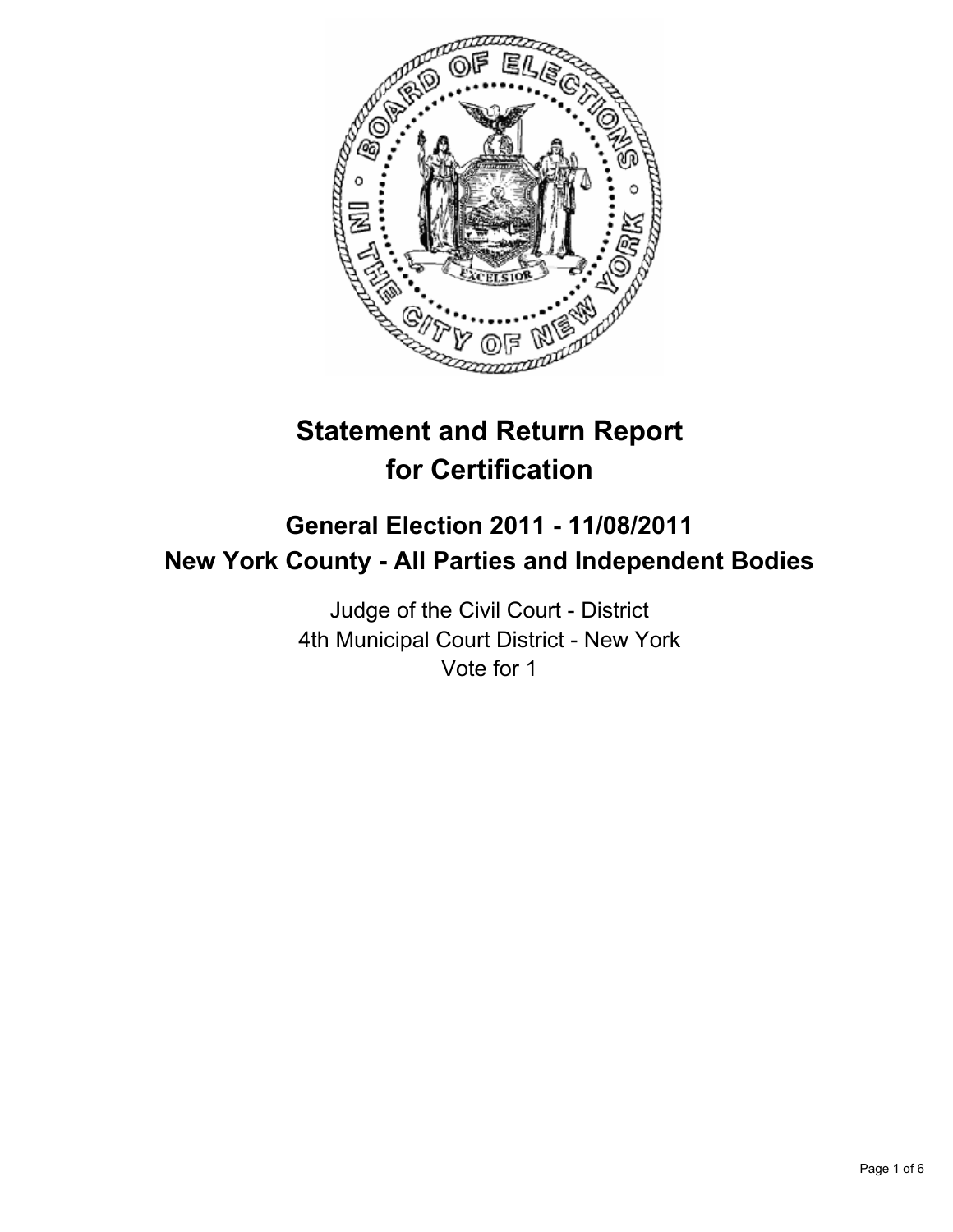

## **Assembly District 66**

| <b>PUBLIC COUNTER</b>                                    | 10       |
|----------------------------------------------------------|----------|
| <b>EMERGENCY</b>                                         | 0        |
| ABSENTEE/MILITARY                                        | 0        |
| <b>FEDERAL</b>                                           | 0        |
| SPECIAL PRESIDENTIAL                                     | 0        |
| <b>AFFIDAVIT</b>                                         | 0        |
| <b>Total Ballots</b>                                     | 10       |
| Less - Inapplicable Federal/Special Presidential Ballots | $\Omega$ |
| <b>Total Applicable Ballots</b>                          | 10       |
| ALEXANDER M TISCH (DEMOCRATIC)                           | 9        |
| <b>Total Votes</b>                                       | 9        |
| Unrecorded                                               |          |

#### **Assembly District 73**

| <b>PUBLIC COUNTER</b>                                    | 656 |
|----------------------------------------------------------|-----|
| <b>EMERGENCY</b>                                         | 0   |
| <b>ABSENTEE/MILITARY</b>                                 | 97  |
| <b>FEDERAL</b>                                           | 0   |
| <b>SPECIAL PRESIDENTIAL</b>                              | 0   |
| <b>AFFIDAVIT</b>                                         | 5   |
| <b>Total Ballots</b>                                     | 758 |
| Less - Inapplicable Federal/Special Presidential Ballots | 0   |
| <b>Total Applicable Ballots</b>                          | 758 |
| ALEXANDER M TISCH (DEMOCRATIC)                           | 570 |
| NO FIRST/LAST NAME (WRITE-IN)                            | 1   |
| NO NAME (WRITE-IN)                                       | 2   |
| NONE OF THE ABOVE (WRITE-IN)                             | 1   |
| RON PAUL (WRITE-IN)                                      | 1   |
| STEVE RATNER (WRITE-IN)                                  | 1   |
| <b>Total Votes</b>                                       | 576 |
| Unrecorded                                               | 182 |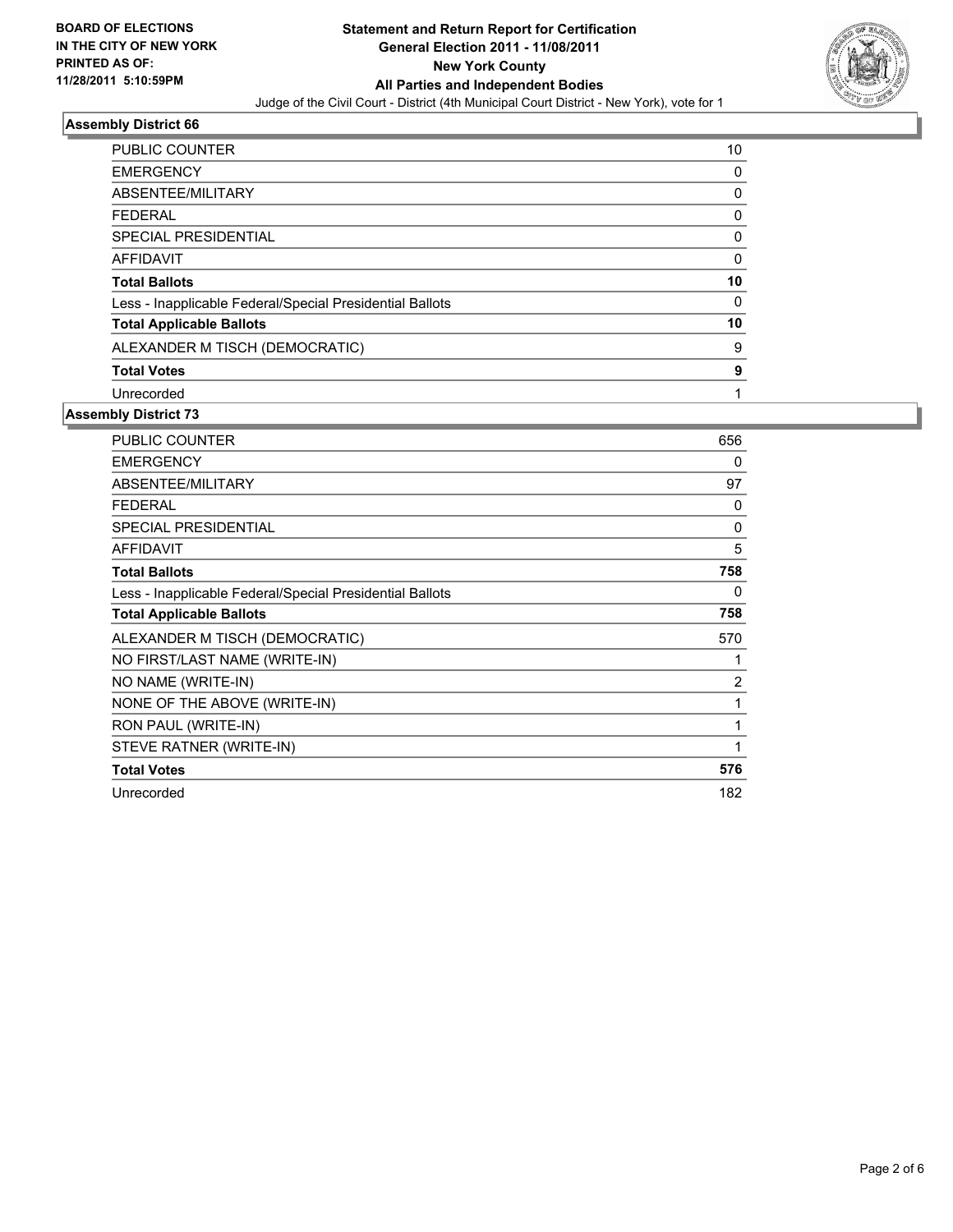

## **Assembly District 74**

| PUBLIC COUNTER                                           | 1,930        |
|----------------------------------------------------------|--------------|
| <b>EMERGENCY</b>                                         | 10           |
| ABSENTEE/MILITARY                                        | 140          |
| <b>FEDERAL</b>                                           | 0            |
| SPECIAL PRESIDENTIAL                                     | 0            |
| AFFIDAVIT                                                | 20           |
| <b>Total Ballots</b>                                     | 2,100        |
| Less - Inapplicable Federal/Special Presidential Ballots | 0            |
| <b>Total Applicable Ballots</b>                          | 2,100        |
| ALEXANDER M TISCH (DEMOCRATIC)                           | 1,568        |
| AL DOYLE (WRITE-IN)                                      | 1            |
| ALEXANDER M TISCH (WRITE-IN)                             | 1            |
| ALICE D WEINER (WRITE-IN)                                | 1            |
| <b>BOBBY KOLIN (WRITE-IN)</b>                            | 1            |
| CAROLYN CONABOY (WRITE-IN)                               | 1            |
| CHLOE MEAD (WRITE-IN)                                    | $\mathbf{1}$ |
| DANA ATCHLEY (WRITE-IN)                                  | 1            |
| EMANUEL CHOSAK (WRITE-IN)                                | 1            |
| EMILY LAVELLE (WRITE-IN)                                 | 1            |
| HILLARY CLINTON (WRITE-IN)                               | 1            |
| JACQUI SELTZER (WRITE-IN)                                | 1            |
| JAMES MOSELY (WRITE-IN)                                  | $\mathbf{1}$ |
| <b>JASON SLIBECK (WRITE-IN)</b>                          | 1            |
| JONATHAN BANKS (WRITE-IN)                                | 1            |
| MARA PILLOT (WRITE-IN)                                   | 1            |
| MICHAEL AKLUFI (WRITE-IN)                                | 1            |
| NO FIRST/LAST NAME (WRITE-IN)                            | 3            |
| NUTS (WRITE-IN)                                          | 1            |
| REV. BILLY TALEN (WRITE-IN)                              | 1            |
| RICK SANTORUM (WRITE-IN)                                 | $\mathbf{1}$ |
| RUDY GULIANI (WRITE-IN)                                  | 1            |
| SANFORD STEVENS (WRITE-IN)                               | 1            |
| VITO DE SANTIS (WRITE-IN)                                | 1            |
| <b>Total Votes</b>                                       | 1,593        |
| Unrecorded                                               | 507          |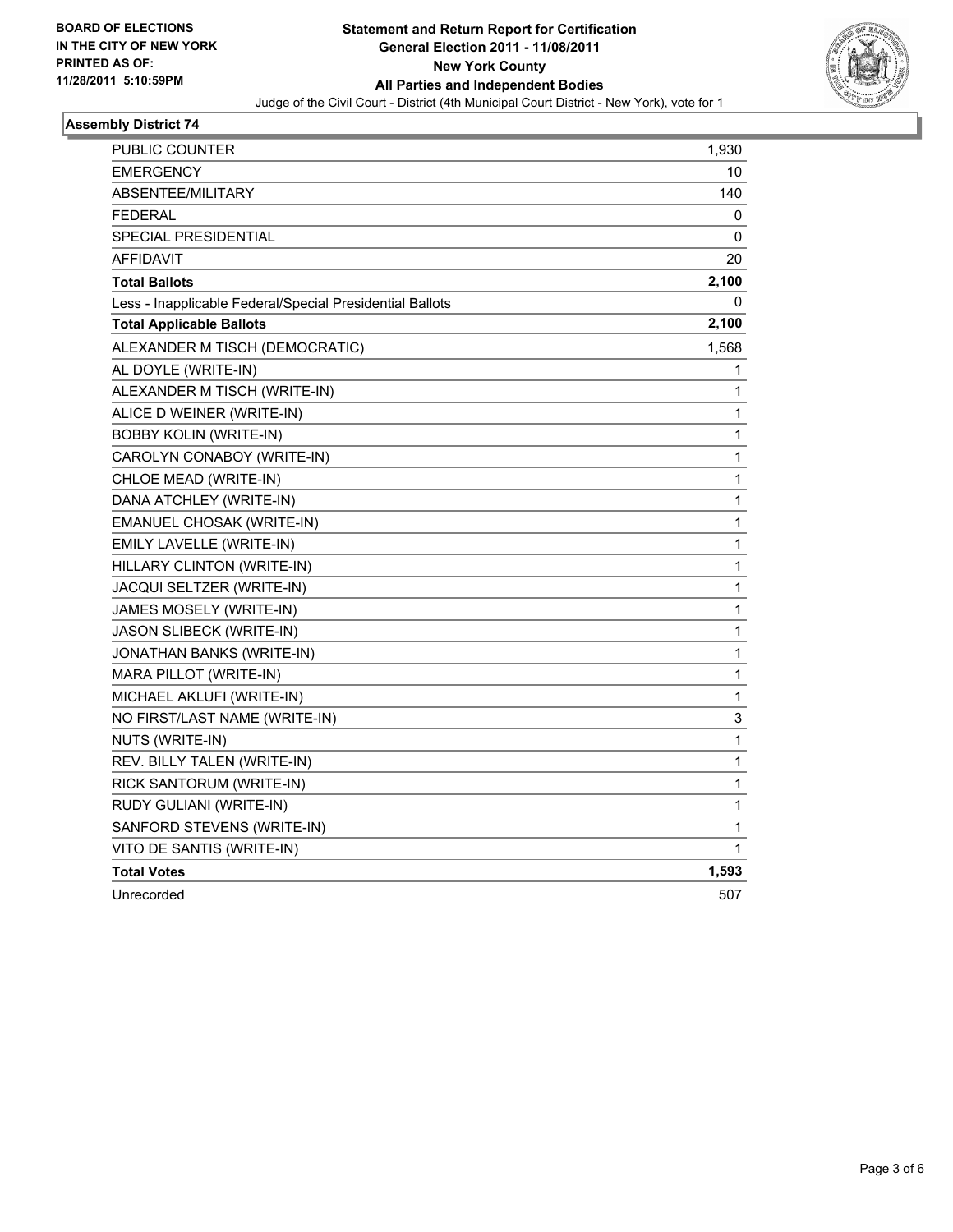

## **Assembly District 75**

| PUBLIC COUNTER                                           | 94  |
|----------------------------------------------------------|-----|
| <b>EMERGENCY</b>                                         | 0   |
| ABSENTEE/MILITARY                                        | 18  |
| <b>FEDERAL</b>                                           | 0   |
| SPECIAL PRESIDENTIAL                                     | 0   |
| <b>AFFIDAVIT</b>                                         |     |
| <b>Total Ballots</b>                                     | 113 |
| Less - Inapplicable Federal/Special Presidential Ballots | 0   |
| <b>Total Applicable Ballots</b>                          | 113 |
| ALEXANDER M TISCH (DEMOCRATIC)                           | 79  |
| <b>Total Votes</b>                                       | 79  |
| Unrecorded                                               | 34  |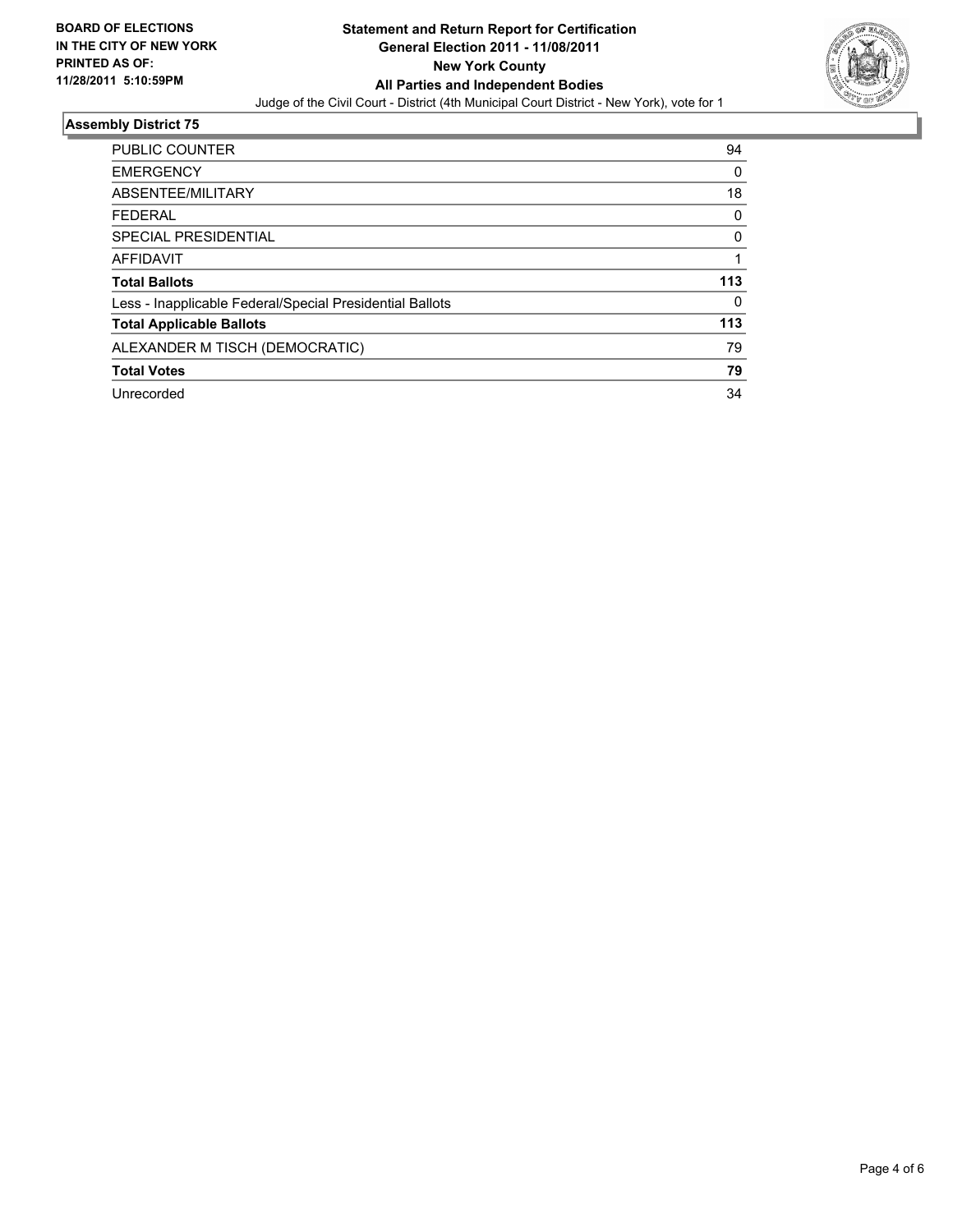

#### **Total for Judge of the Civil Court - District (4th Municipal Court District - New York) - New York County**

| <b>PUBLIC COUNTER</b>                                    | 2,690          |
|----------------------------------------------------------|----------------|
| <b>EMERGENCY</b>                                         | 10             |
| ABSENTEE/MILITARY                                        | 255            |
| <b>FEDERAL</b>                                           | 0              |
| <b>SPECIAL PRESIDENTIAL</b>                              | 0              |
| <b>AFFIDAVIT</b>                                         | 26             |
| <b>Total Ballots</b>                                     | 2,981          |
| Less - Inapplicable Federal/Special Presidential Ballots | 0              |
| <b>Total Applicable Ballots</b>                          | 2,981          |
| ALEXANDER M TISCH (DEMOCRATIC)                           | 2,226          |
| AL DOYLE (WRITE-IN)                                      | 1              |
| ALEXANDER M TISCH (WRITE-IN)                             | 1              |
| ALICE D WEINER (WRITE-IN)                                | 1              |
| <b>BOBBY KOLIN (WRITE-IN)</b>                            | 1              |
| CAROLYN CONABOY (WRITE-IN)                               | 1              |
| CHLOE MEAD (WRITE-IN)                                    | 1              |
| DANA ATCHLEY (WRITE-IN)                                  | 1              |
| EMANUEL CHOSAK (WRITE-IN)                                | 1              |
| EMILY LAVELLE (WRITE-IN)                                 | 1              |
| HILLARY CLINTON (WRITE-IN)                               | 1              |
| JACQUI SELTZER (WRITE-IN)                                | 1              |
| JAMES MOSELY (WRITE-IN)                                  | 1              |
| JASON SLIBECK (WRITE-IN)                                 | 1              |
| JONATHAN BANKS (WRITE-IN)                                | 1              |
| MARA PILLOT (WRITE-IN)                                   | 1              |
| MICHAEL AKLUFI (WRITE-IN)                                | 1              |
| NO FIRST/LAST NAME (WRITE-IN)                            | 4              |
| NO NAME (WRITE-IN)                                       | $\overline{c}$ |
| NONE OF THE ABOVE (WRITE-IN)                             | 1              |
| NUTS (WRITE-IN)                                          | 1              |
| REV. BILLY TALEN (WRITE-IN)                              | 1              |
| RICK SANTORUM (WRITE-IN)                                 | 1              |
| RON PAUL (WRITE-IN)                                      | 1              |
| RUDY GULIANI (WRITE-IN)                                  | 1              |
| SANFORD STEVENS (WRITE-IN)                               | 1              |
| STEVE RATNER (WRITE-IN)                                  | 1              |
| VITO DE SANTIS (WRITE-IN)                                | 1              |
| <b>Total Votes</b>                                       | 2,257          |
| Unrecorded                                               | 724            |